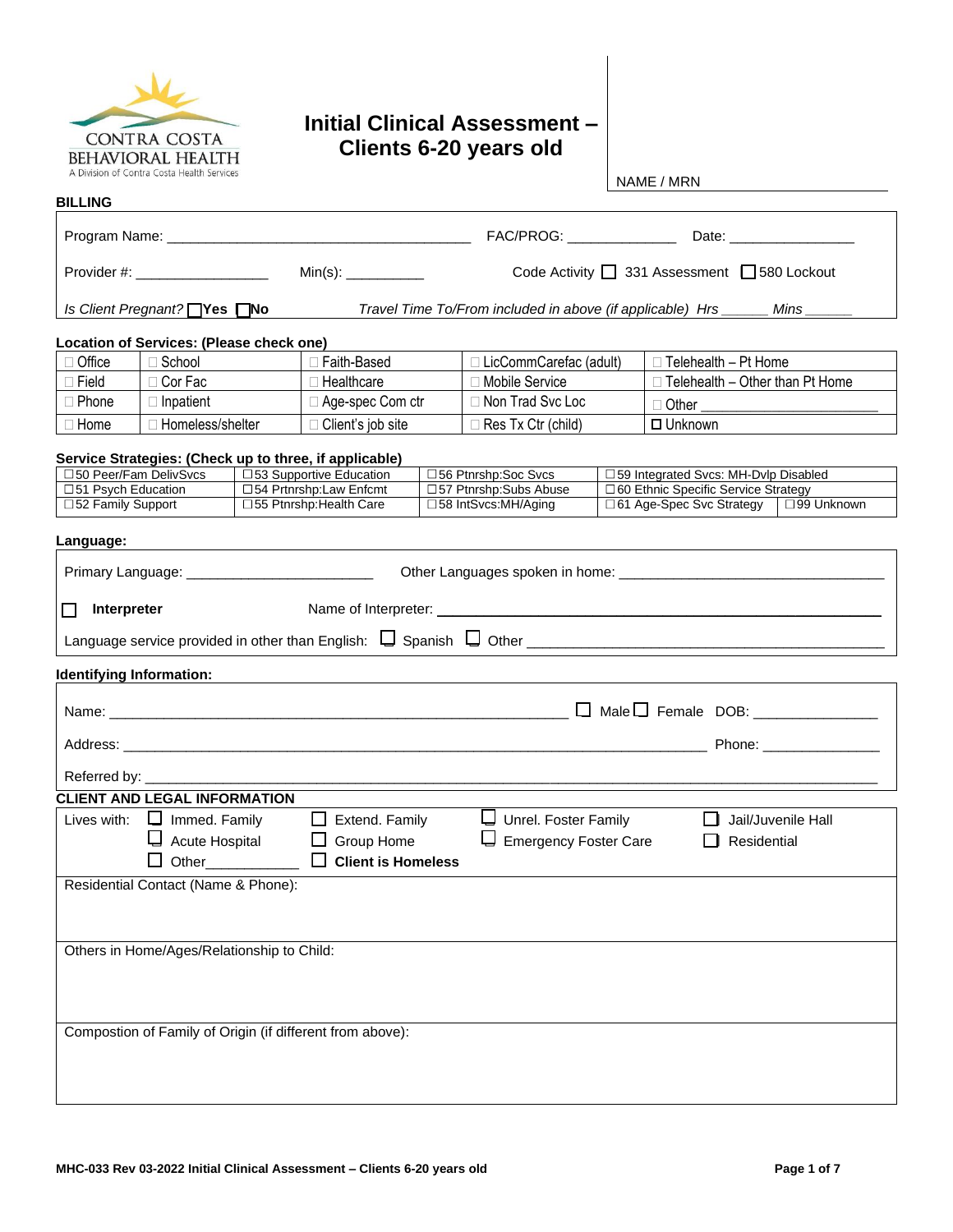| <b>CONTRA COSTA</b><br><b><i>REHAVIORAL HEALTH</i></b><br>A Division of Contra Costa Health Services                                   |                                                                                                                                                                                                                                    |
|----------------------------------------------------------------------------------------------------------------------------------------|------------------------------------------------------------------------------------------------------------------------------------------------------------------------------------------------------------------------------------|
|                                                                                                                                        | NAME / MRN                                                                                                                                                                                                                         |
| <b>Current Legal Status:</b>                                                                                                           |                                                                                                                                                                                                                                    |
| Independent Adult $\Box$ Child in custody of biological Parent(s), Adpotive parent(s) $\Box$<br>$\Box$                                 | <b>Emancipated Minor</b>                                                                                                                                                                                                           |
| $\Box$ Juvenile Dependent of Court $\Box$ Juvenile Ward of the Court (Probation 602)                                                   | Other the contract of the contract of the contract of the contract of the contract of the contract of the contract of the contract of the contract of the contract of the contract of the contract of the contract of the cont     |
| Agencies/Other MH Providers Involved: (check all that apply, including contact names & phone numbers as appropriate)                   |                                                                                                                                                                                                                                    |
| $\perp$                                                                                                                                | <b>CFS</b><br><u> 1980 - Jan James James James James James James James James James James James James James James James James Ja</u>                                                                                                |
| CBO<br>$\perp$<br><u> 1989 - Johann John Stein, markin fan it ferskearre fan it ferskearre fan it ferskearre fan it ferskearre fan</u> | Network Provider <b>Network</b> Provider                                                                                                                                                                                           |
|                                                                                                                                        | <b>Probation Contract Contract Contract Contract Contract Contract Contract Contract Contract Contract Contract Contract Contract Contract Contract Contract Contract Contract Contract Contract Contract Contract Contract Co</b> |
| Other                                                                                                                                  |                                                                                                                                                                                                                                    |

## **BEHAVIORAL/EMOTIONAL NEEDS**

What is the primary reason for current referral? Describe current precipitating event, primary stressors, primary symptoms and functional impairment.

| <b>Developmental History:</b> $\Box$ Birth and Developmental History is not available.                                                                                                                                                                                                                                                                           |                               |                                         |
|------------------------------------------------------------------------------------------------------------------------------------------------------------------------------------------------------------------------------------------------------------------------------------------------------------------------------------------------------------------|-------------------------------|-----------------------------------------|
| Birth was: $\Box$ On-Time $\Box$ Early (< 36 weeks) $\Box$ Late<br>While Pregnant, did mother have any injuries, illnesses, physical trauma or use alcohol/drugs?<br>Were there any complications at time of birth?<br>Did the child experience any traumas during first 5 years?<br>Did the child have any sleep, eating, or social problems the first 5 years? | <b>No</b><br>No.<br>No<br>No. | $\Box$ Yes<br>I I Yes<br>∏ Yes<br>∏ Yes |
| If "yes" to any of the above, please describe:                                                                                                                                                                                                                                                                                                                   |                               |                                         |
| Developmental Milestones: Early<br>On-Time<br>Delayed (If delayed, please describe):                                                                                                                                                                                                                                                                             |                               |                                         |

\_\_\_\_\_\_\_\_\_\_\_\_\_\_\_\_\_\_\_\_\_\_\_\_\_\_\_\_\_\_\_\_\_\_\_\_\_\_\_\_\_\_\_\_\_\_\_\_\_\_\_\_\_\_\_\_\_\_\_\_\_\_\_\_\_\_\_\_\_\_\_\_\_\_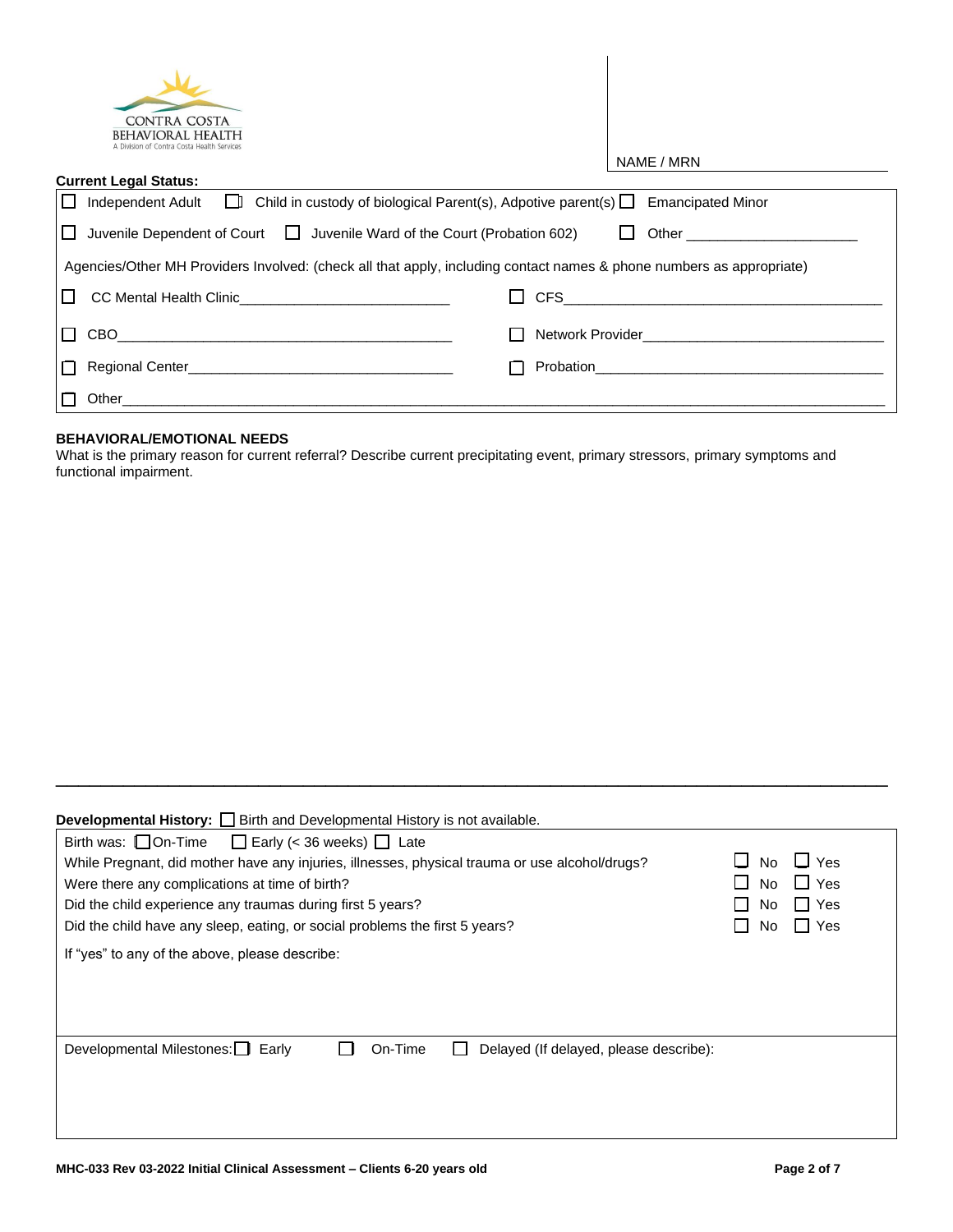

## NAME / MRN

Family/Social History: (Summarize relevant data regarding significant interpersonal relationships (i.e. parents, siblings, etc.), living situations, family history or mental illness or substance abuse, and/or relevant traumatic events/losses)

| <b>Medical History:</b> $\Box$ Not available                                                                                           |             |                |
|----------------------------------------------------------------------------------------------------------------------------------------|-------------|----------------|
|                                                                                                                                        | $\Box$ None | $\Box$ Unknown |
|                                                                                                                                        |             | Unknown<br>┑   |
| Date of Last Dental Exam: New York Care and State of Last Dental Branch Care and State and State Care and State A                      |             | Unknown        |
| Are there any health concerns (medical illness, medical symptoms) regarding this child? $\Box$ No $\Box$ Yes (if so, please describe): |             |                |

\_\_\_\_\_\_\_\_\_\_\_\_\_\_\_\_\_\_\_\_\_\_\_\_\_\_\_\_\_\_\_\_\_\_\_\_\_\_\_\_\_\_\_\_\_\_\_\_\_\_\_\_\_\_\_\_\_\_\_\_\_\_\_\_\_\_\_\_\_\_\_\_\_\_

Has the child had any allergic/serious reactions to medication(s)?  $\square$  No  $\square$  Yes (if so, please describe):

Has the child had any NON medication allergies (food, pollen, bee stings, etc.)?  $\Box$  No  $\Box$  Yes (if so, please describe):

\_\_\_\_\_\_\_\_\_\_\_\_\_\_\_\_\_\_\_\_\_\_\_\_\_\_\_\_\_\_\_\_\_\_\_\_\_\_\_\_\_\_\_\_\_\_\_\_\_\_\_\_\_\_\_\_\_\_\_\_\_\_\_\_\_\_\_\_\_\_\_\_\_\_

\_\_\_\_\_\_\_\_\_\_\_\_\_\_\_\_\_\_\_\_\_\_\_\_\_\_\_\_\_\_\_\_\_\_\_\_\_\_\_\_\_\_\_\_\_\_\_\_\_\_\_\_\_\_\_\_\_\_\_\_\_\_\_\_\_\_\_\_\_\_\_\_\_\_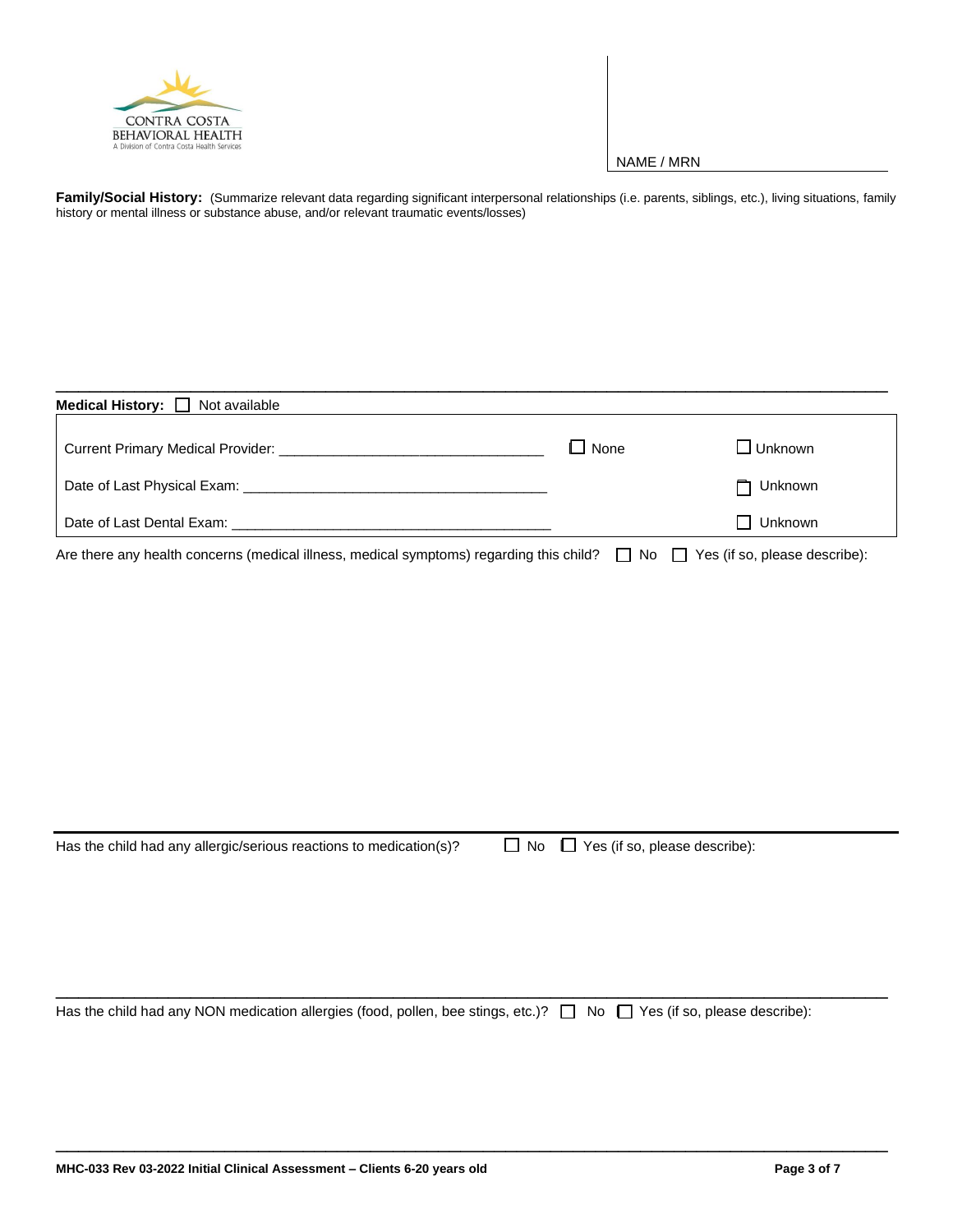

NAME / MRN

Is the child taking any medications? If yes, List name of any medication(s) child is taking at this time: (list all current medications including OTC, herbal, psychiatric, and homeopathic. Include start date/dose/frequency)  $\Box$  None

Medication compliance issues?  $\Box$  N/A  $\Box$  No  $\Box$  Yes (if yes, please describe)

\_\_\_\_\_\_\_\_\_\_\_\_\_\_\_\_\_\_\_\_\_\_\_\_\_\_\_\_\_\_\_\_\_\_\_\_\_\_\_\_\_\_\_\_\_\_\_\_\_\_\_\_\_\_\_\_\_\_\_\_\_\_\_\_\_\_\_\_\_\_\_\_\_\_

\_\_\_\_\_\_\_\_\_\_\_\_\_\_\_\_\_\_\_\_\_\_\_\_\_\_\_\_\_\_\_\_\_\_\_\_\_\_\_\_\_\_\_\_\_\_\_\_\_\_\_\_\_\_\_\_\_\_\_\_\_\_\_\_\_\_\_\_\_\_\_\_\_\_

| Referral to Health Care Provider for further Evaluation/Assessment                                          |                                                                                                                                                                                                                                |  |  |  |  |  |
|-------------------------------------------------------------------------------------------------------------|--------------------------------------------------------------------------------------------------------------------------------------------------------------------------------------------------------------------------------|--|--|--|--|--|
| Treatment History: O None                                                                                   | Unknown                                                                                                                                                                                                                        |  |  |  |  |  |
| Psych Hospitalization<br>□ Substance Abuse Program<br>Previous Crisis Contact<br>Comments on above history: | <b>Psych Medication</b><br>$\Box$ Residential Treatment<br>Day Treatment<br>$\mathbf{I}$<br>Psychotherapy<br>□ Testing- Psychological/Neurological/Educational<br>Use of Non Traditional or Alternative Healing Practices<br>H |  |  |  |  |  |

**Substance Use History:** □ No Current or Past Substance Abuse □ Unknown

| Currently Clean & Sober for: $\Box$ < 6 months $\Box$ > 6 months $\Box$<br><b>Actively Using Substances</b><br><b>Contract Contract</b><br>> 1 year<br>Please check all substances used in the past 6 months: |         |                                                                                                                                     |  |  |  |
|---------------------------------------------------------------------------------------------------------------------------------------------------------------------------------------------------------------|---------|-------------------------------------------------------------------------------------------------------------------------------------|--|--|--|
| Past                                                                                                                                                                                                          | Present | Frequency                                                                                                                           |  |  |  |
|                                                                                                                                                                                                               |         | Alcohol                                                                                                                             |  |  |  |
|                                                                                                                                                                                                               |         | Amphetamine<br><u> 1989 - Johann Stoff, amerikansk politiker (* 1908)</u>                                                           |  |  |  |
|                                                                                                                                                                                                               |         | Caffeine                                                                                                                            |  |  |  |
|                                                                                                                                                                                                               |         | Cocaine/Crack                                                                                                                       |  |  |  |
|                                                                                                                                                                                                               |         | Designer Drugs (GHB, PCP, Ecstasy)                                                                                                  |  |  |  |
|                                                                                                                                                                                                               |         | Hallucinogens (LSD, Mushrooms)<br><u> 1989 - Jan Alexander Alexander (h. 1982).</u>                                                 |  |  |  |
|                                                                                                                                                                                                               |         | Inhalants (Paint, Gas, Aerosols)                                                                                                    |  |  |  |
|                                                                                                                                                                                                               |         | Marijuana<br><u> 1980 - An Dùbhlachd ann an Dùbhlachd ann an Dùbhlachd ann an Dùbhlachd ann an Dùbhlachd ann an Dùbhlachd ann a</u> |  |  |  |
|                                                                                                                                                                                                               |         |                                                                                                                                     |  |  |  |
|                                                                                                                                                                                                               |         |                                                                                                                                     |  |  |  |
|                                                                                                                                                                                                               |         |                                                                                                                                     |  |  |  |
|                                                                                                                                                                                                               |         |                                                                                                                                     |  |  |  |
| Comments:                                                                                                                                                                                                     |         |                                                                                                                                     |  |  |  |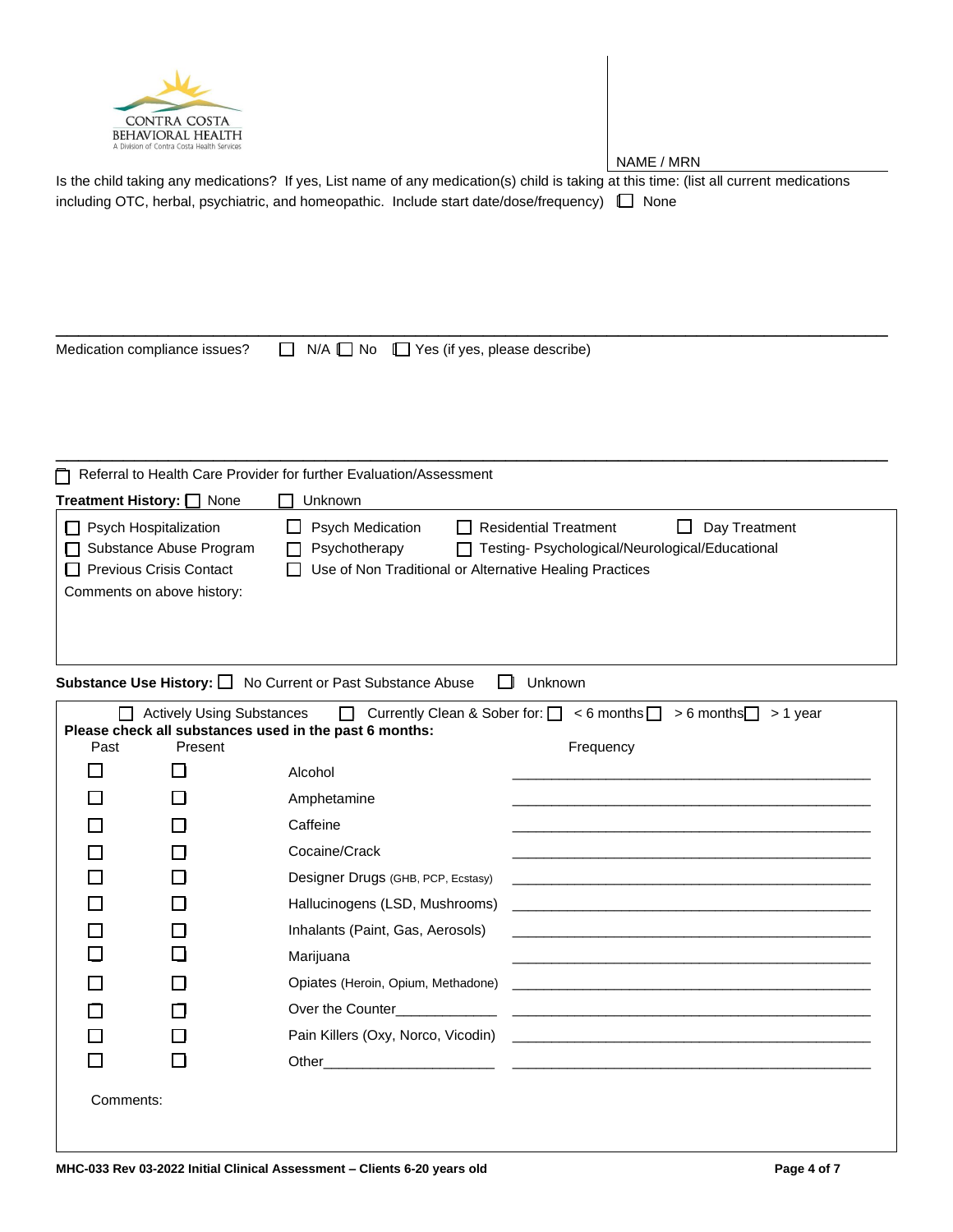

| <b>CONTINA COSTA</b><br><b>BEHAVIORAL HEALTH</b>                                                                                                                                                                               |             |                 |                      |               |                        |
|--------------------------------------------------------------------------------------------------------------------------------------------------------------------------------------------------------------------------------|-------------|-----------------|----------------------|---------------|------------------------|
|                                                                                                                                                                                                                                |             |                 |                      | NAME / MRN    |                        |
| Education History: New York Contract Contract Contract Contract Contract Contract Contract Contract Contract Contract Contract Contract Contract Contract Contract Contract Contract Contract Contract Contract Contract Contr |             |                 |                      |               |                        |
|                                                                                                                                                                                                                                |             |                 |                      |               |                        |
| $\Box$ None Identified<br><b>RISK BEHAVIORS</b>                                                                                                                                                                                |             |                 |                      |               |                        |
|                                                                                                                                                                                                                                |             |                 |                      |               |                        |
|                                                                                                                                                                                                                                |             |                 |                      |               |                        |
|                                                                                                                                                                                                                                |             |                 |                      |               |                        |
|                                                                                                                                                                                                                                |             |                 |                      |               |                        |
|                                                                                                                                                                                                                                |             |                 |                      |               |                        |
| □5150 Initiated □ CPS Referral/Involvement                                                                                                                                                                                     |             | $\Box$ Tarasoff | □Weapons Confiscated |               |                        |
| <b>Criminal Justice History:</b>                                                                                                                                                                                               | $\Box$ None | $\Box$ Unknown  | $\Box$ Probation     | $\Box$ Parole |                        |
|                                                                                                                                                                                                                                |             |                 |                      |               | □ Obtain Release (ROI) |
|                                                                                                                                                                                                                                |             |                 |                      |               |                        |
| Offense History (include jail/juvenile hall facility):                                                                                                                                                                         |             |                 |                      |               |                        |
|                                                                                                                                                                                                                                |             |                 |                      |               |                        |
|                                                                                                                                                                                                                                |             |                 |                      |               |                        |
| Comments:                                                                                                                                                                                                                      |             |                 |                      |               |                        |
|                                                                                                                                                                                                                                |             |                 |                      |               |                        |
|                                                                                                                                                                                                                                |             |                 |                      |               |                        |
| <b>MENTAL STATUS EXAM</b>                                                                                                                                                                                                      |             |                 |                      |               |                        |

## General (appearance, attitude, behavior, speech): \_\_\_\_\_\_\_\_\_\_\_\_\_\_\_\_\_\_\_\_\_\_\_\_\_\_\_\_\_\_\_\_\_\_\_\_\_\_\_\_\_\_\_\_\_\_\_\_\_\_\_\_\_\_\_\_\_\_\_\_\_\_ Orientation: \_\_\_\_\_\_\_\_\_\_\_\_\_\_\_\_\_\_\_\_\_\_\_\_\_\_\_\_\_\_\_\_\_\_\_\_\_\_\_\_\_\_\_\_\_\_\_\_\_\_\_\_\_\_\_\_\_\_\_\_\_\_\_\_\_\_\_\_\_\_\_\_\_\_\_\_\_\_\_\_\_\_\_\_\_\_\_\_\_\_\_\_\_ Mood/Affect: \_\_\_\_\_\_\_\_\_\_\_\_\_\_\_\_\_\_\_\_\_\_\_\_\_\_\_\_\_\_\_\_\_\_\_\_\_\_\_\_\_\_\_\_\_\_\_\_\_\_\_\_\_\_\_\_\_\_\_\_\_\_\_\_\_\_\_\_\_\_\_\_\_\_\_\_\_\_\_\_\_\_\_\_\_\_\_\_\_\_\_\_ Memory \_\_\_\_\_\_\_\_\_\_\_\_\_\_\_\_\_\_\_\_\_\_\_\_\_\_\_\_\_\_\_\_\_\_\_\_\_\_\_\_\_\_\_\_\_\_\_\_\_\_\_\_\_\_\_\_\_\_\_\_\_\_\_\_\_\_\_\_\_\_\_\_\_\_\_\_\_\_\_\_\_\_\_\_\_\_\_\_\_\_\_\_\_\_\_ Thought Process: \_\_\_\_\_\_\_\_\_\_\_\_\_\_\_\_\_\_\_\_\_\_\_\_\_\_\_\_\_\_\_\_\_\_\_\_\_\_\_\_\_\_\_\_\_\_\_\_\_\_\_\_\_\_\_\_\_\_\_\_\_\_\_\_\_\_\_\_\_\_\_\_\_\_\_\_\_\_\_\_\_\_\_\_\_\_\_\_ Thought Content: \_\_\_\_\_\_\_\_\_\_\_\_\_\_\_\_\_\_\_\_\_\_\_\_\_\_\_\_\_\_\_\_\_\_\_\_\_\_\_\_\_\_\_\_\_\_\_\_\_\_\_\_\_\_\_\_\_\_\_\_\_\_\_\_\_\_\_\_\_\_\_\_\_\_\_\_\_\_\_\_\_\_\_\_\_\_\_\_ Insight/Judgment/Impulsivity: \_\_\_\_\_\_\_\_\_\_\_\_\_\_\_\_\_\_\_\_\_\_\_\_\_\_\_\_\_\_\_\_\_\_\_\_\_\_\_\_\_\_\_\_\_\_\_\_\_\_\_\_\_\_\_\_\_\_\_\_\_\_\_\_\_\_\_\_\_\_\_\_\_\_\_\_\_\_\_ Additional Observation(s):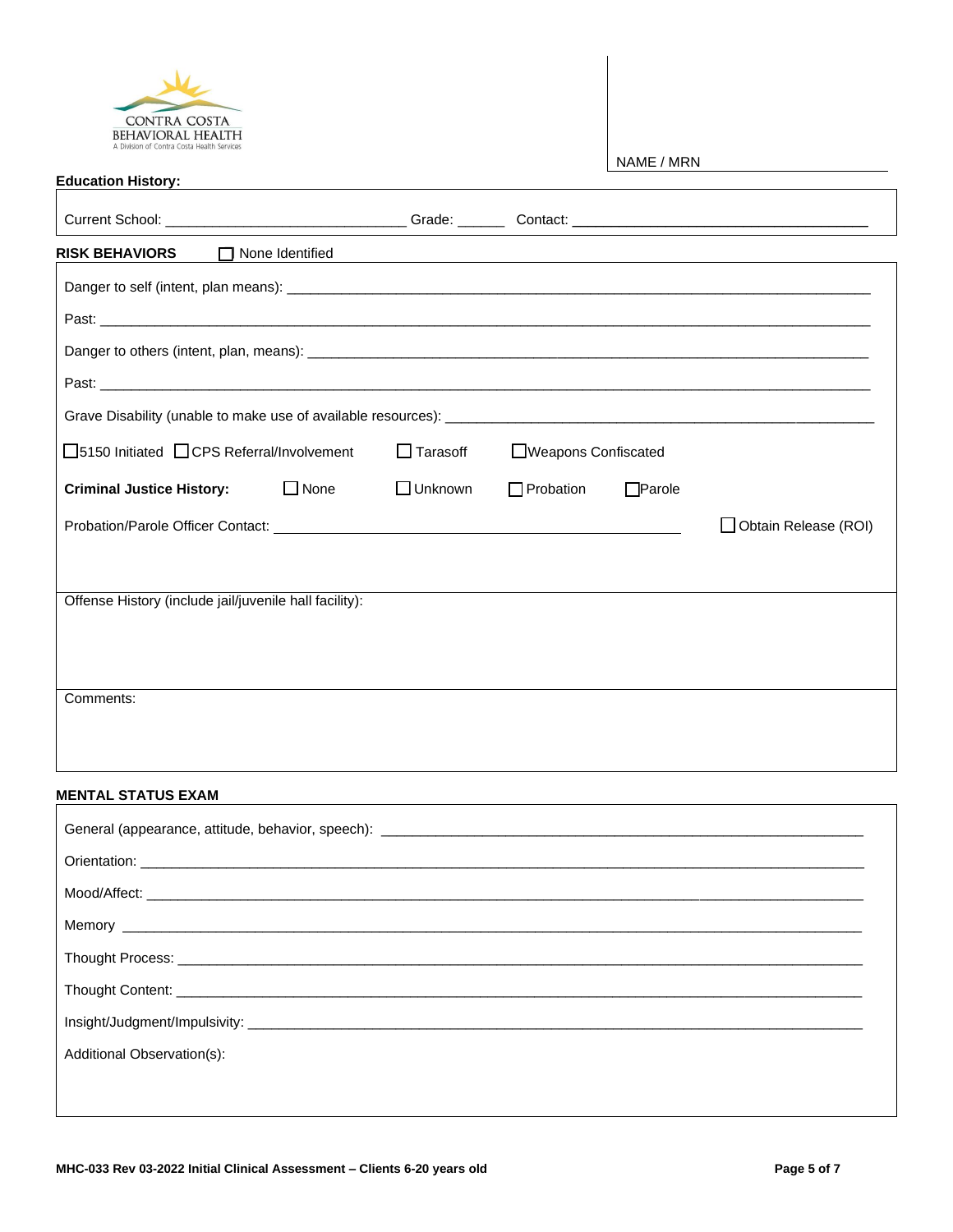

| A Division of Contra Costa Health Services                              |                  | NAME / MRN |             |
|-------------------------------------------------------------------------|------------------|------------|-------------|
| <b>DIAGNOSIC IMPRESSION: ICD-10 Code, DSM-5 Diagnosis and Narrative</b> |                  |            |             |
| ICD-10 Code: _____________________________                              | DSM-5 Diagnosis: |            | (Primary)   |
|                                                                         |                  |            |             |
| ICD-10 Code:                                                            | DSM-5 Diagnosis: |            | (Secondary) |

DSM-5 Narrative Diagnosis: \_\_\_\_\_\_\_\_\_\_\_\_\_\_\_\_\_\_\_\_\_\_\_\_\_\_\_\_\_\_\_\_\_\_\_\_\_\_\_\_\_\_\_\_\_\_\_\_\_\_\_\_\_\_\_\_\_\_\_\_\_\_\_\_\_\_\_\_\_\_\_\_\_

DSM-5 Diagnosis by: \_

*(Name of Diagnosing Clinician/Licensure)*

**INITIAL TREATMENT PLAN**

**Additional Comments:**

**\_\_\_\_\_\_\_\_\_\_\_\_\_\_\_\_\_\_\_\_\_\_\_\_\_\_\_\_\_\_\_\_\_\_\_\_\_\_\_\_ \_\_\_\_\_\_\_\_\_\_\_\_\_\_\_\_\_\_\_\_\_\_\_\_\_\_\_\_\_\_\_ \_\_\_\_\_\_\_\_\_\_\_\_\_\_\_\_\_\_\_** Clinician Signature/Licensure **Date Printed Name Date Date** \_\_\_\_\_\_\_\_\_\_\_\_\_\_\_\_\_\_\_\_\_\_\_\_\_\_\_\_\_\_\_\_\_\_\_\_ \_\_\_\_\_\_\_\_\_\_\_\_\_\_\_\_\_\_\_\_\_\_\_\_\_\_\_\_\_\_\_ \_\_\_\_\_\_\_\_\_\_\_\_\_\_\_\_\_\_\_ Co-Signature of Licensed Clinician Date Printed Name Date \_\_\_\_\_\_\_\_\_\_\_\_\_\_\_ Data Entry Clerk Initials

\_\_\_\_\_\_\_\_\_\_\_\_\_\_\_\_\_\_\_\_\_\_\_\_\_\_\_\_\_\_\_\_\_\_\_\_\_\_\_\_\_\_\_\_\_\_\_\_\_\_\_\_\_\_\_\_\_\_\_\_\_\_\_\_\_\_\_\_\_\_\_\_\_\_

\_\_\_\_\_\_\_\_\_\_\_\_\_\_\_\_\_\_\_\_\_\_\_\_\_\_\_\_\_\_\_\_\_\_\_\_\_\_\_\_\_\_\_\_\_\_\_\_\_\_\_\_\_\_\_\_\_\_\_\_\_\_\_\_\_\_\_\_\_\_\_\_\_\_